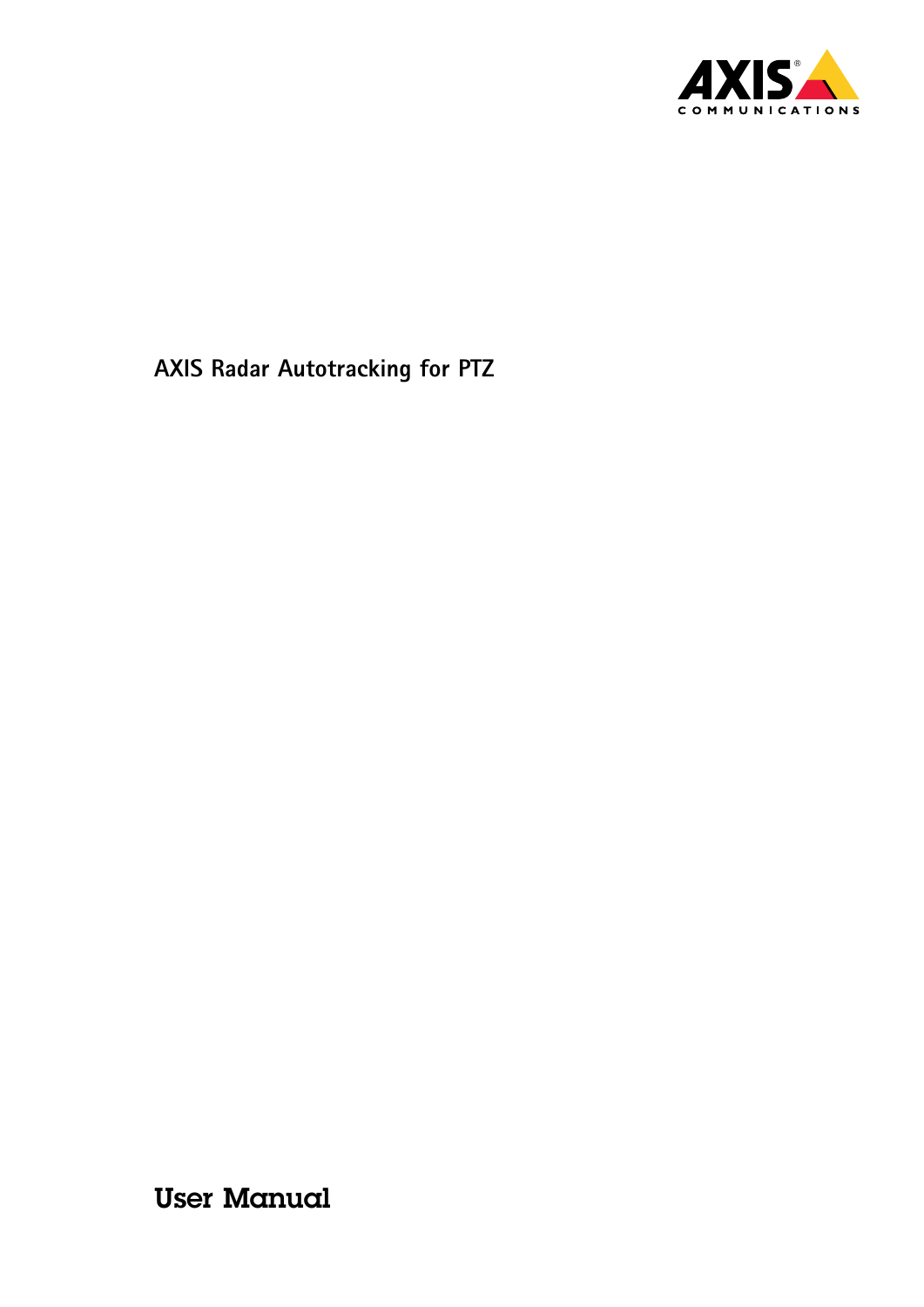# Table of Contents

| About AXIS Radar Autotracking for PTZ<br>3                  |
|-------------------------------------------------------------|
|                                                             |
| <b>Preparations</b>                                         |
| 5                                                           |
| 5<br>Install AXIS Radar Autotracking for PTZ                |
| 5                                                           |
| $\overline{5}$<br>Use the tracker only outside office hours |
| 5<br>Use zone-specific filters from the security radar      |
| 6<br>Use one camera with multiple security radars           |
| 6                                                           |
| 6<br>Control when the camera returns to its home position   |
| 6                                                           |
|                                                             |
|                                                             |
| 8                                                           |
| Make a screen recording of the trackers behavior<br>8       |
| 8                                                           |
| 8                                                           |
| 9                                                           |
| Export or import settings for backup and migration          |
| 9                                                           |
| 9                                                           |
|                                                             |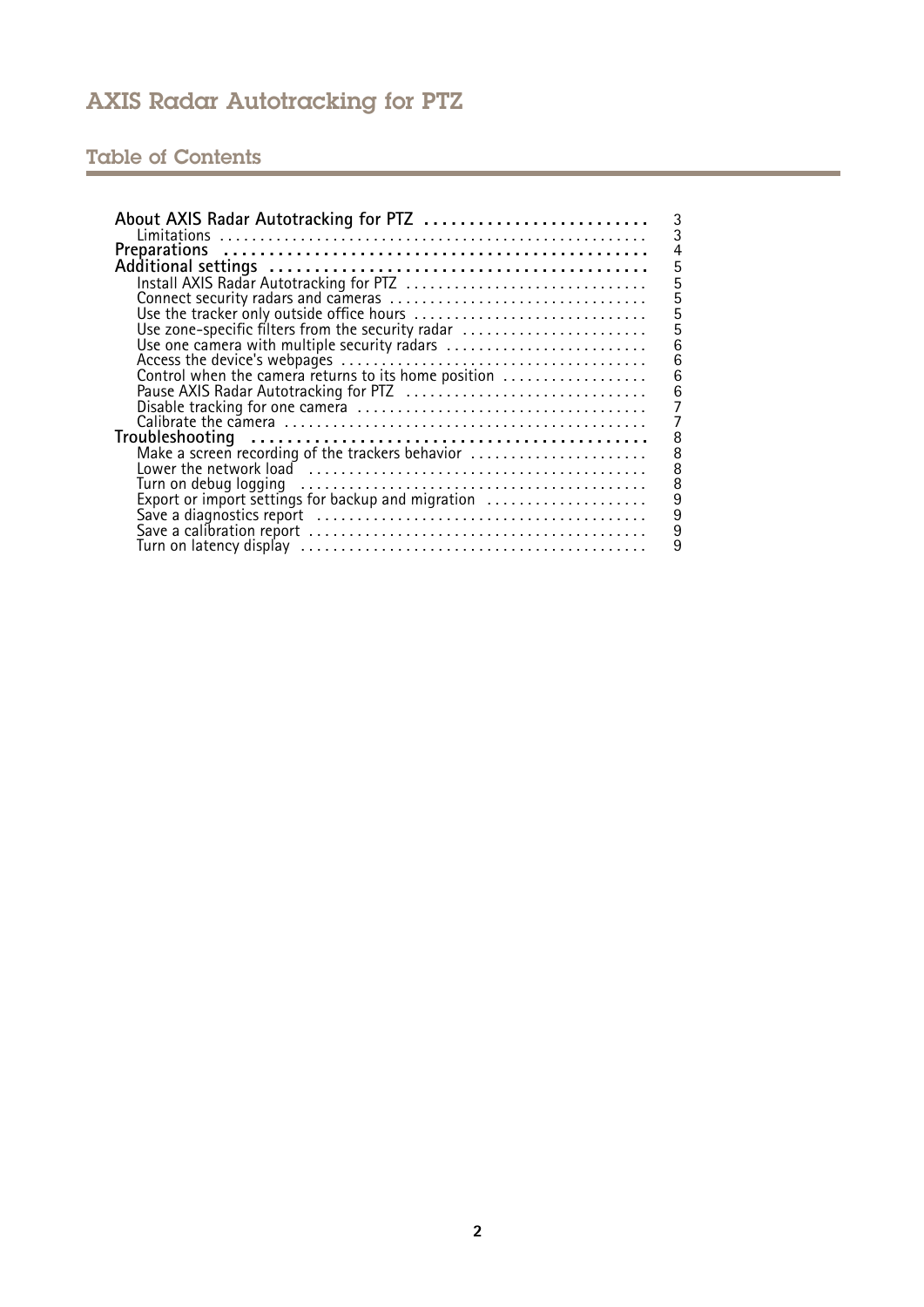#### <span id="page-2-0"></span>About AXIS Radar Autotracking for PTZ

#### About AXIS Radar Autotracking for PTZ

AXIS Radar Autotracking for PTZ is an application that directs one or more PTZ cameras to where there is movement. It uses motion data from security radars to find objects of interest. The security radars measure the absolute distance and velocity of moving objects. The application calculates the optimal pan, tilt, and zoom values for the cameras using the cameras locations and current view.

The tracker groups together multiple objects to fit in the view of the camera.

These are the priorities used by the tracker:

1. Keep tracking the same object.

#### Note

The security radar may change the identity of an object. This may cause the tracker to stop tracking it.

- 2. Minimize camera movement.
- 3. Every object should be tracked by at least one camera if physically possible.

#### **Limitations**

- For supported cameras, see *axis.com/products/axis-radar-autotracking*
- The application is suitable for outdoor sites with <sup>a</sup> limited amount of activity. Crowded sites, like train stations, are not recommended.
- The security radar can miss some objects visible to the camera. Objects can be out of the security radar detection range or can be obscured.
- The security radar can change the identity of <sup>a</sup> physical object during its path through the scene, which could cause unexpected behavior from the tracker.
- The operator can override the autotracking to manually control the PTZ of the camera. This requires the camera firmware to be updated to version 7.20 or higher.
- If you change any settings in the security radar, restart the service.
- • The application might disable **Proportional speed** in the camera. This setting is not restored when you remove the camera from the application.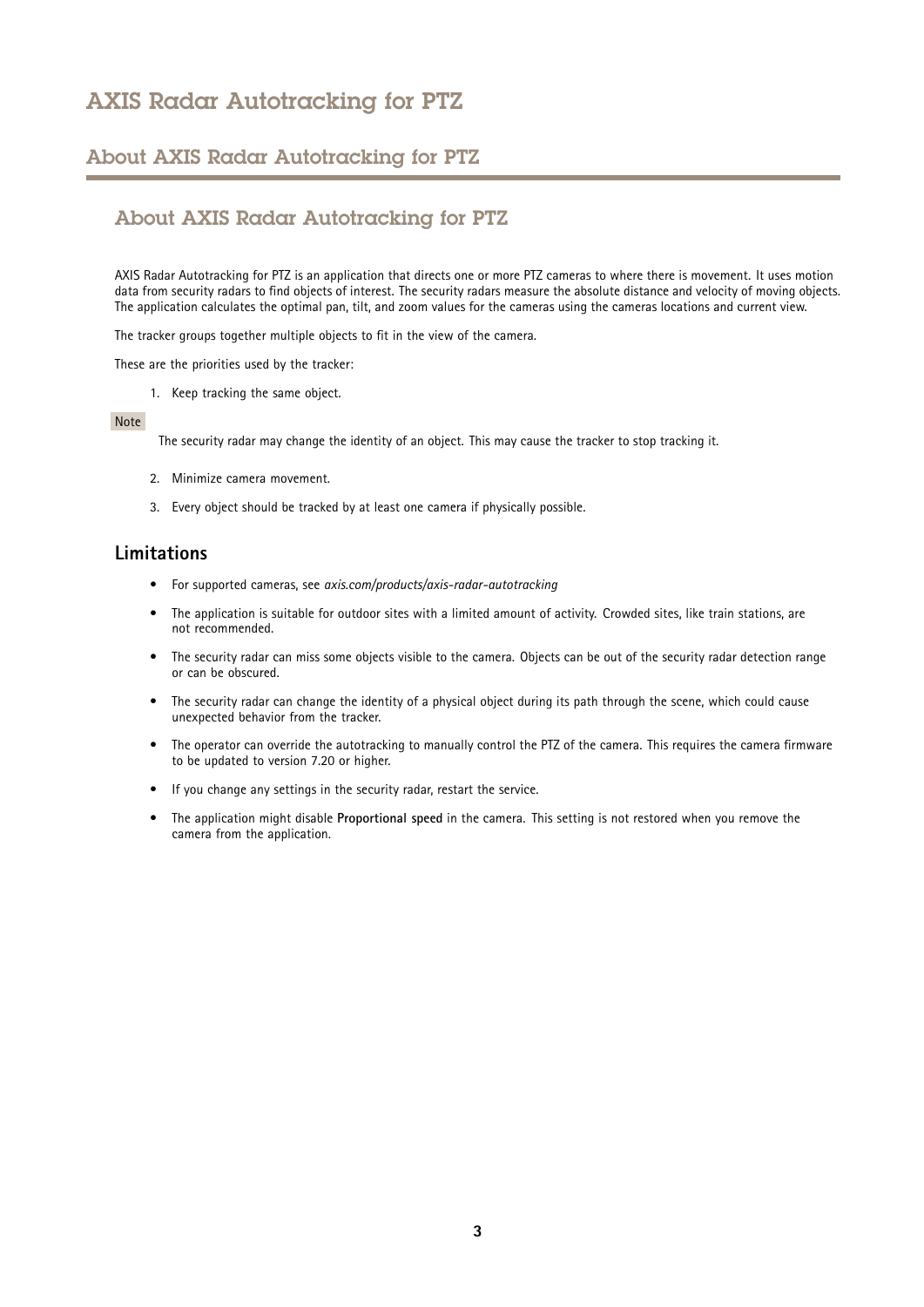#### <span id="page-3-0"></span>Preparations

### Preparations

- Create <sup>a</sup> good map image or an aerial photo of the area to be monitored. The image should include the installation points of the camera and the security radar. It should also include two calibrations points. Use landmarks as calibration points or place objects or marking paint that are visible in <sup>a</sup> photo.
- Note the location where the security radars and cameras are installed.
- Measure the mounting height of the cameras and security radars relative to the area of interest.
- Go to the security radar's webpage and calibrate the security radar.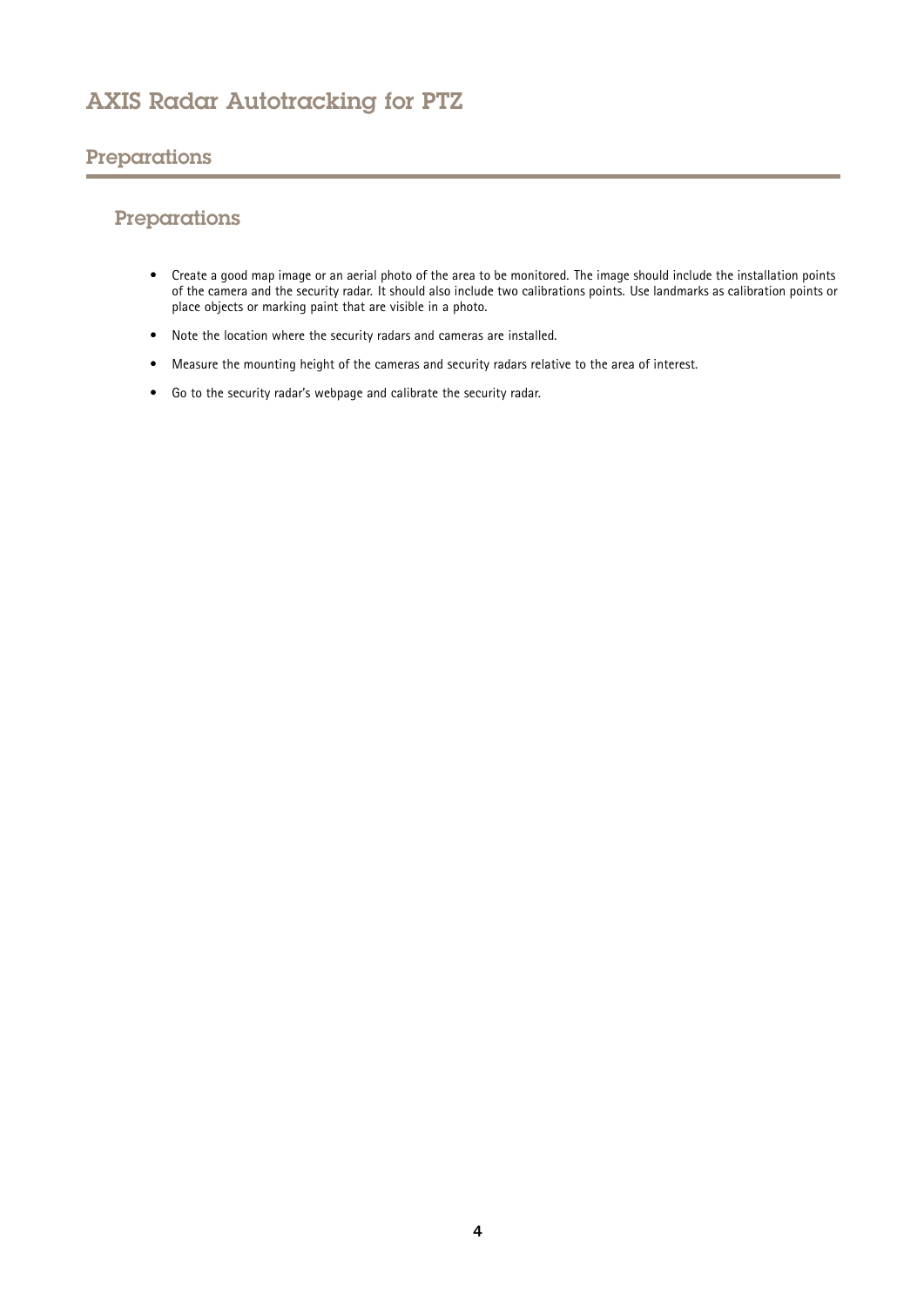### <span id="page-4-0"></span>Additional settings

#### Additional settings

#### **Install AXIS Radar Autotracking for PTZ**

- 1. Download the application from *axis.com/products/axis-radar-autotracking*.
- 2. Double-click the downloaded file and follow the instructions in the installation wizard.

As soon as the installation is completed, the application starts running in the background.

#### **Connect security radars and cameras**

The cameras and security radars are organized in groups. A group consists of one security radar and one or more cameras that are controlled with motion data from the security radar.

- 1. In the Windows® task bar, right-click **AXIS Radar Autotracking for PTZ** and select **Open AXIS Radar Autotracking for PTZ**.
- 2. Select **Create group** and type <sup>a</sup> name for the group.
- 3. Select **Add security radar** and enter the security radar's IP address.

To connect via HTTPS, select **Options** and select **HTTPS**.

- 4. If the security radar has not yet been configured, configure the security radar: Click **Status: Not configured** and follow the instructions in the application.
- 5. Select **Add camera** and enter the camera's IP address.

To connect via HTTPS, select **Options** and select **HTTPS**.

6. Configure the camera: Click **Status: Not configured** and follow the instructions in the application. For more information, see *[Calibrate](#page-6-0) the camera on page [7](#page-6-0)* .

#### **Use the tracker only outside office hours**

- 1. Go to the security radar's webpage and set up <sup>a</sup> schedule that defines the hours you want the tracker to work.
- 2. In the Windows® task bar, right-click **AXIS Radar Autotracking for PTZ** and select **Open AXIS Radar Autotracking for PTZ**.
- 3. Right-click the group and select **Group settings**.
- 4. Turn on **Tracking schedule**.
- 5. Select the schedule you created.

If you can't find the schedule in the list, click  $\mathbf C$  to refresh the list.

#### **Use zone-specific filters from the security radar**

The tracker can be set up to only track during radar alarms. A radar alarm occurs when there is an object moving inside an include zone, matching the object type filter for that include zone.

When the radar alarm occurs, the tracker will track all moving objects, not just those that triggered the alarm. To limit the camera to only track objects inside the include zone, go to **Camera settings**, turn on **Track in zone**, and select the include zone.

- 1. Go to the security radar's webpage and set up the filter in the include zone.
- 2. In the Windows® task bar, right-click **AXIS Radar Autotracking for PTZ** and select **Open AXIS Radar Autotracking for PTZ**.
- 3. Right-click the group and select **Group settings**.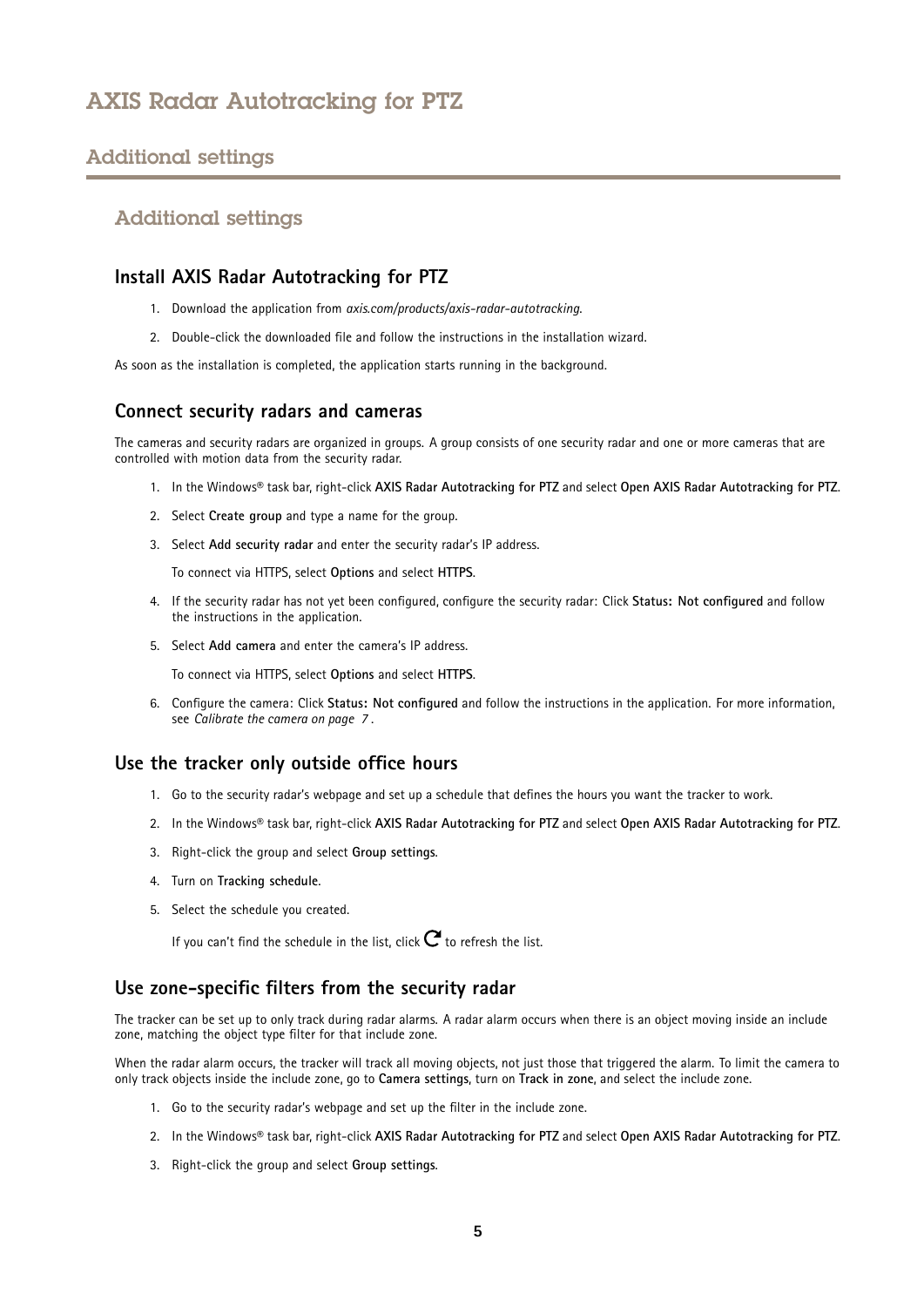### <span id="page-5-0"></span>Additional settings

4. Turn on **Only track during radar alarm**.

If you have several include zones, you can turn on **Prioritized zone** and set up one of the include zones to be <sup>a</sup> prioritized zone. The tracker will track moving objects in <sup>a</sup> prioritized zone before moving objects in other zones.

#### **Use one camera with multiple security radars**

The cameras and security radars are organized in groups. A group consists of one security radars and one or more cameras that are controlled with motion data from the security radar. To use one camera with multiple security radars, create one group for each security radar, and add the same camera to those groups.

- 1. In the Windows® task bar, right-click **AXIS Radar Autotracking for PTZ** and select **Open AXIS Radar Autotracking for PTZ**.
- 2. Select **Create group** and type <sup>a</sup> name for the group.
- 3. Select **Add security radar** and enter the security radar's IP address.

To connect via HTTPS, select **Options** and select **HTTPS**.

- 4. If the security radar has not yet been configured, configure the security radar: Click **Status: Not configured** and follow the instructions in the application. For more information on calibration, see *[Calibrate](#page-6-0) the camera on page [7](#page-6-0)* .
- 5. Select **Add camera** and enter the camera's IP address.

To connect via HTTPS, select **Options** and select **HTTPS**.

- 6. Configure the camera: Click **Status: Not configured** and follow the instructions in the application.
- 7. Create <sup>a</sup> new group for each security radar, and add the same camera to each group.

#### **Access the device's webpages**

The application handles the basic settings needed for tracking. To configure the device itself, go to the device's webpages.

- 1. In the Windows® task bar, right-click **AXIS Radar Autotracking for PTZ** and select **Open AXIS Radar Autotracking for PTZ**.
- 2. Expand the group that the device belongs to.
- 3. Right-click the device and select **Copy device address**.
- 4. Start <sup>a</sup> web browser.
- 5. Paste the device address in the browser's address field.

The user manual for the device is available at *[axis.com](https://www.axis.com)*.

#### **Control when the camera returns to its home position**

- 1. In the Windows® task bar, right-click **AXIS Radar Autotracking for PTZ** and select **Open AXIS Radar Autotracking for PTZ**.
- 2. Go to **Global settings** <sup>&</sup>gt; **Return to home delay** and set the time of inactivity before the PTZ camera returns to its home position.

#### **Pause AXIS Radar Autotracking for PTZ**

You can pause AXIS Radar Autotracking for PTZ in several ways.

- To pause all tracking, go to Windows® task bar, right-click **AXIS Radar Autotracking for PTZ** and select **Stop service**.
- To pause tracking for <sup>a</sup> specific detection area, go to the security radar's webpage. Go to **Radar** and turn off **Radar transmission**.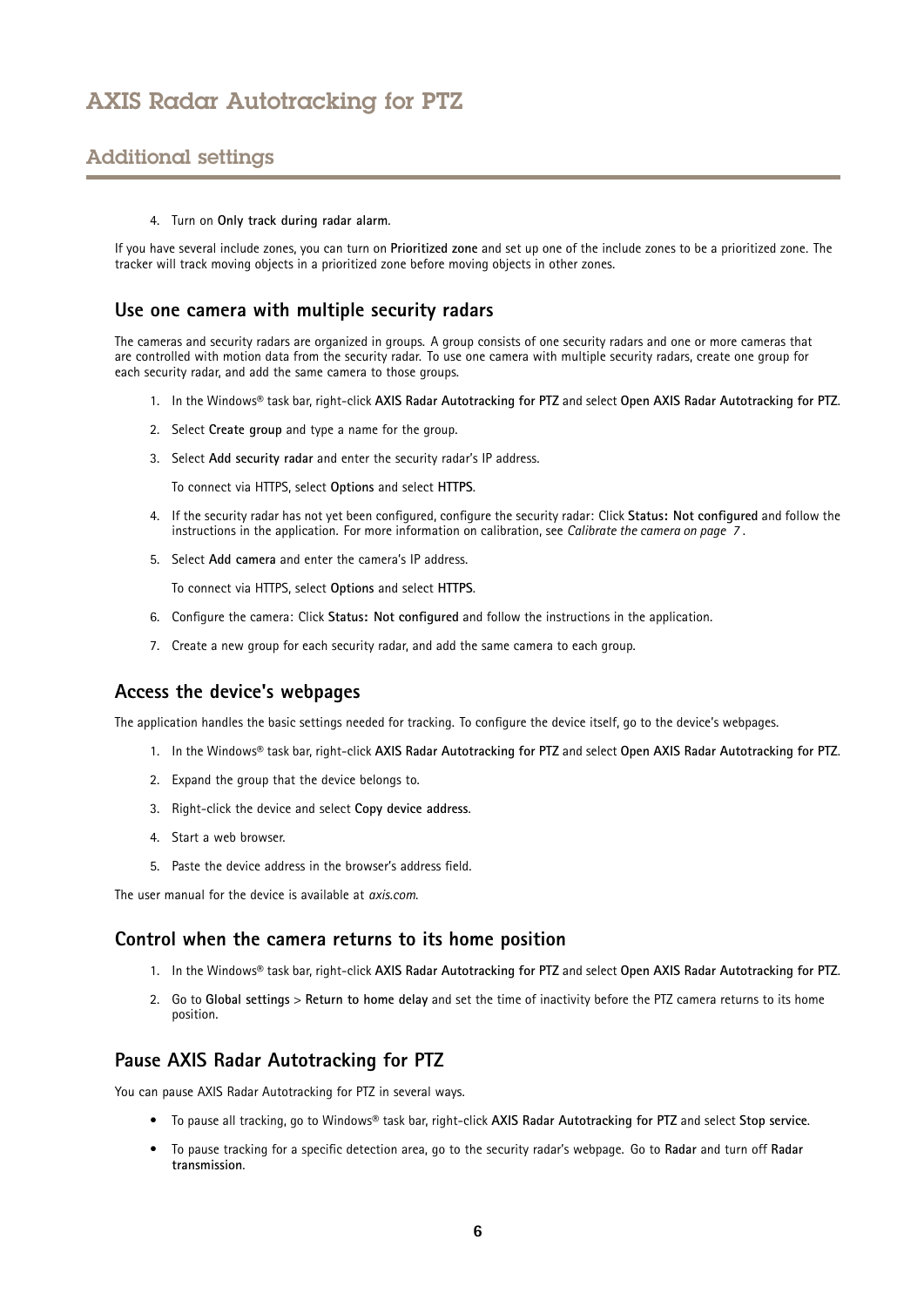### <span id="page-6-0"></span>Additional settings

• To pause tracking for <sup>a</sup> specific detection area, go to the security radar's webpage. Go to **Settings** <sup>&</sup>gt; **Events**. Create an event with **Radar detection** as action and **Detection off** as state.

#### **Disable tracking for one camera**

- 1. In the Windows® task bar, right-click **AXIS Radar Autotracking for PTZ** and select **Open AXIS Radar Autotracking for PTZ**.
- 2. Expand the group that the camera belongs to.
- 3. Right-click the camera and select **Turn off**.

#### **Calibrate the camera**

To make calibration of the camera easier, there are <sup>a</sup> few things to consider.

- The calibration is based on three positions: the location of the camera and two calibration points. These three positions create <sup>a</sup> plane.
- • The calibration points are used for calibrating the camera view to the background image. This means that you can choose calibration points outside of the security radar's detection zone.
- Choose the first calibration point in the same direction as the most distant point of the detection zone. Preferably, choose <sup>a</sup> calibration point that is further away. If the calibration point is close to the security radar, <sup>a</sup> small angular error will result in large deviations at more distant object locations. The detected object might fall outside of the camera view.
- • The second calibration point is preferably chosen at, or beyond, the perimeter of the area of interest. The performance of the camera tracking is best inside the triangle made up of the camera position and the two calibration points.
- • Consider height differences when choosing the calibration points. If the three positions are set on different height levels, the application assumes that the whole detection zone is <sup>a</sup> tilted plane. The security radar has no information on height. If an object is detected on another level than the area set out from the calibration points, the camera might be tracking below the object of interest.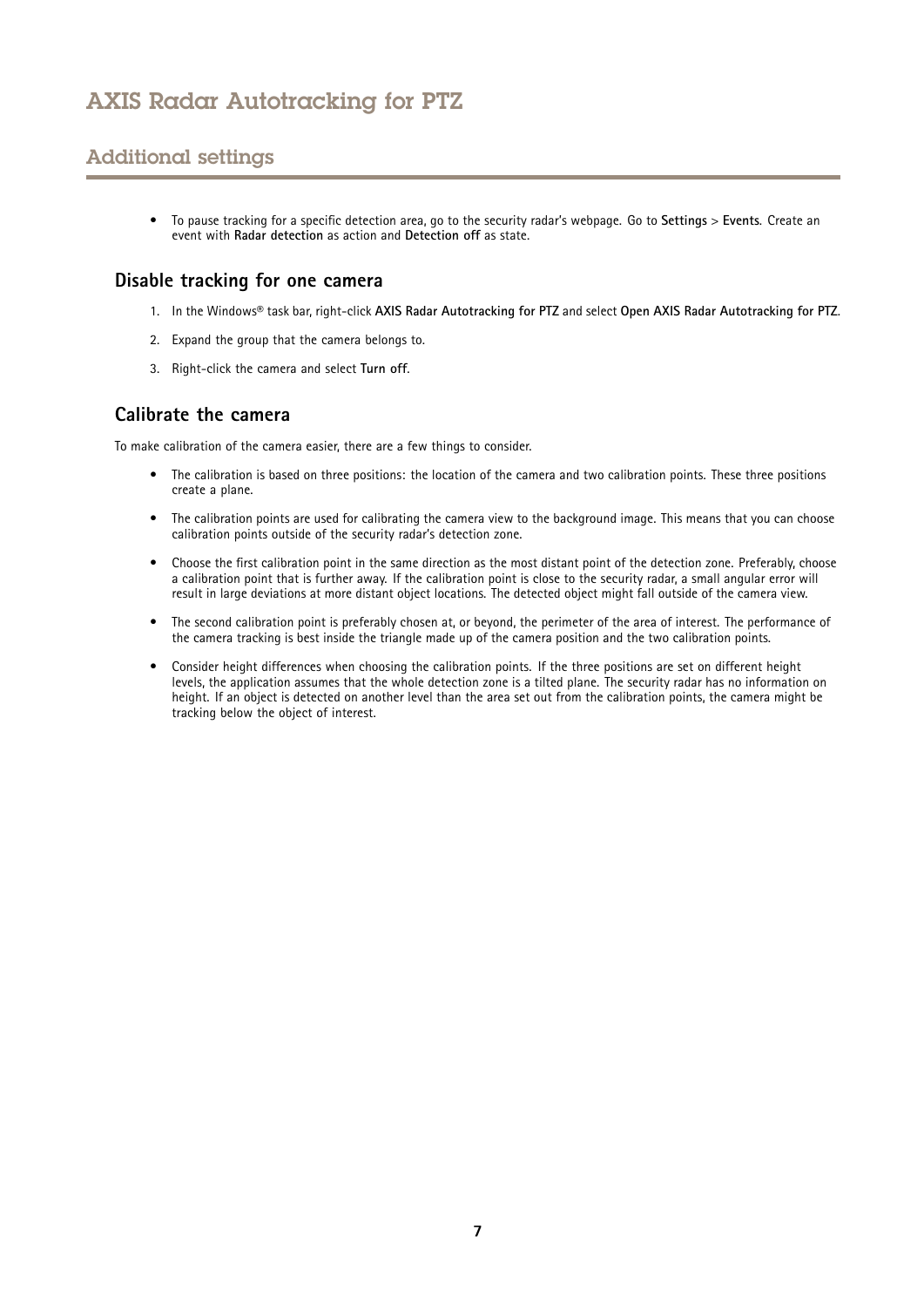### <span id="page-7-0"></span>Troubleshooting

#### Troubleshooting

| Symptom                                                                             | Corrective action                                                                              |
|-------------------------------------------------------------------------------------|------------------------------------------------------------------------------------------------|
| The camera loses the moving objects.                                                | Go to Camera settings and adjust the zoom level to a lower value.                              |
|                                                                                     | Recalibrate the camera.                                                                        |
| The latest changes didn't take effect.                                              | If you make any changes in the radar configuration, restart the service.                       |
| Overshooting, that is when the camera<br>moves back and forth missing the<br>object | Check the network latency. Preferably, the server and cameras should be on the same<br>switch. |
|                                                                                     | Go to Camera settings and decrease the camera speed.                                           |
|                                                                                     | Limit the network load during setup. See Lower the network load on page 8.                     |

#### **Make <sup>a</sup> screen recording of the trackers behavior**

- 1. In the Windows task bar, right-click **AXIS Radar Autotracking for PTZ** and select **Open AXIS Radar Autotracking for PTZ**.
- 2. To display additional information, select a group, click the reference map, click  $\cdot$  and select **Show** extended information.
- 3. Make <sup>a</sup> screen recording with <sup>a</sup> suitable application.

#### **Lower the network load**

To limit the network load during setup, you can lower the video quality used by the tracker's user interface. This does not affect the quality of the recordings.

1. In the Windows® task bar, right-click **AXIS Radar Autotracking for PTZ** and select **Open AXIS Radar Autotracking for PTZ**.

2. Click  $\bullet$ 

- 3. Select <sup>a</sup> lower **Video quality**.
- 4. Click **Close and restart service**.

#### **Turn on debug logging**

If you need to contact support it can be helpful to provide debug information. The debug log is saved in the diagnostics report.

Note

The debug logging must have been on when the problem occurred, otherwise there will not be any debug information in the diagnostics report.

If the debug logging is turned off, turn it on and reproduce the problem before saving the diagnostics report.

1. In the Windows® task bar, right-click **AXIS Radar Autotracking for PTZ** and select **Open AXIS Radar Autotracking for PTZ**.



3. Under **Troubleshooting**, turn on debug logging.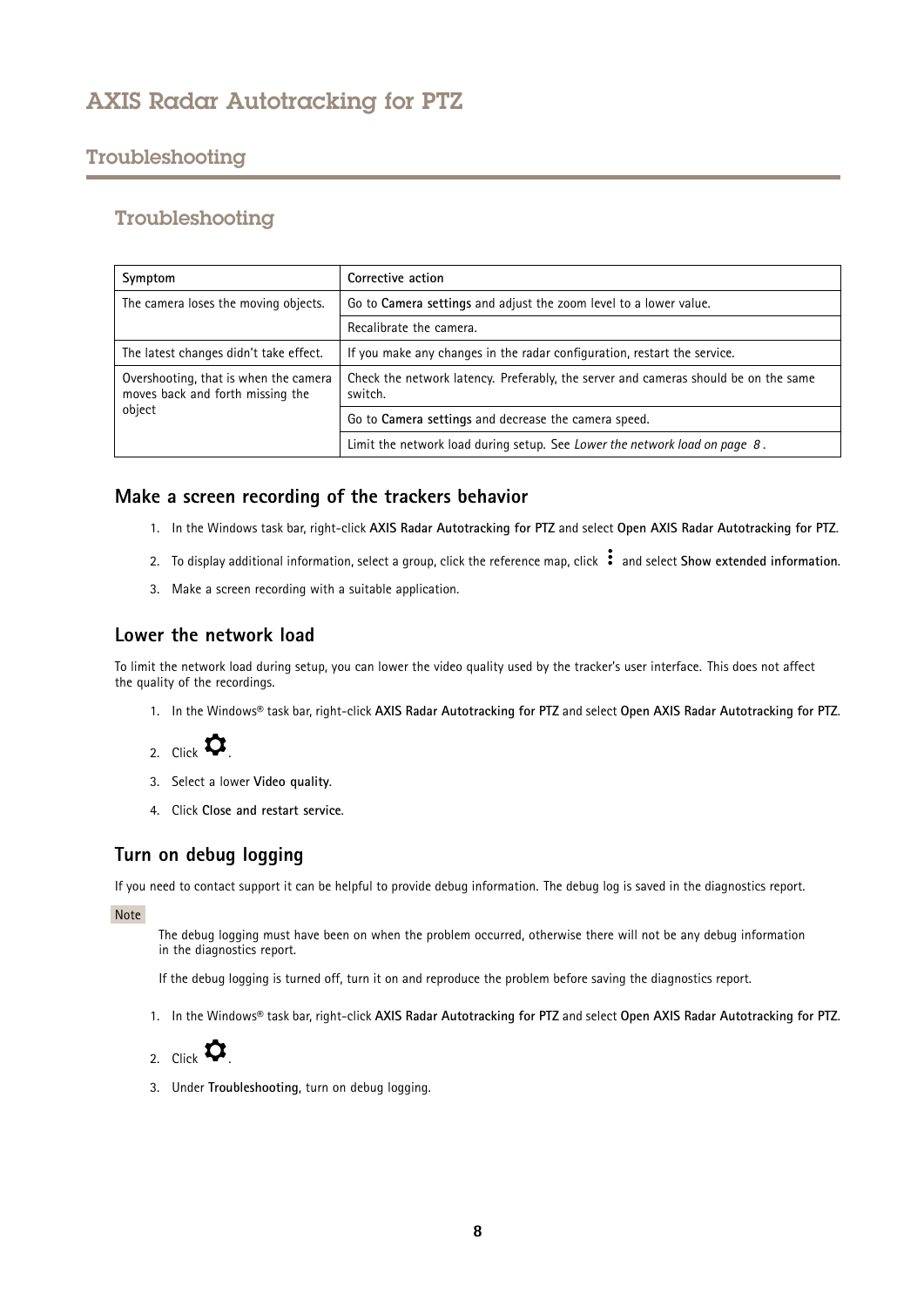### <span id="page-8-0"></span>Troubleshooting

#### **Export or import settings for backup and migration**

Your settings can be exported for backup or migration to another system, and imported to restore your configuration or when migrating from another system.

- 1. In the Windows® task bar, right-click **AXIS Radar Autotracking for PTZ** and select **Open AXIS Radar Autotracking for PTZ**.
- 2. Go to **Global settings** <sup>&</sup>gt; **Backup & migration**.
- 3. Click **Export** or **Import** and follow the instructions in the application.

#### **Save <sup>a</sup> diagnostics report**

The diagnostic report contains system settings, calibration reports (including images from the security radars and cameras), and debug logs.

1. In the Windows® task bar, right-click **AXIS Radar Autotracking for PTZ** and select **Open AXIS Radar Autotracking for PTZ**.



3. Under **Troubleshooting**, click **Save diagnostics report**.

#### **Save <sup>a</sup> calibration report**

The calibration report contains calibration information and images from the security radars and cameras.

- 1. In the Windows® task bar, right-click **AXIS Radar Autotracking for PTZ** and select **Open AXIS Radar Autotracking for PTZ**.
- 2. Expand the group that the device belongs to.
- 3. Right-click the device and select **Save calibration report**.

#### **Turn on latency display**

- 1. In the Windows® task bar, right-click **AXIS Radar Autotracking for PTZ** and select **Open AXIS Radar Autotracking for PTZ**.
- 2. Select the group.
- 3. In the overview map, click and select **Show extended information**.